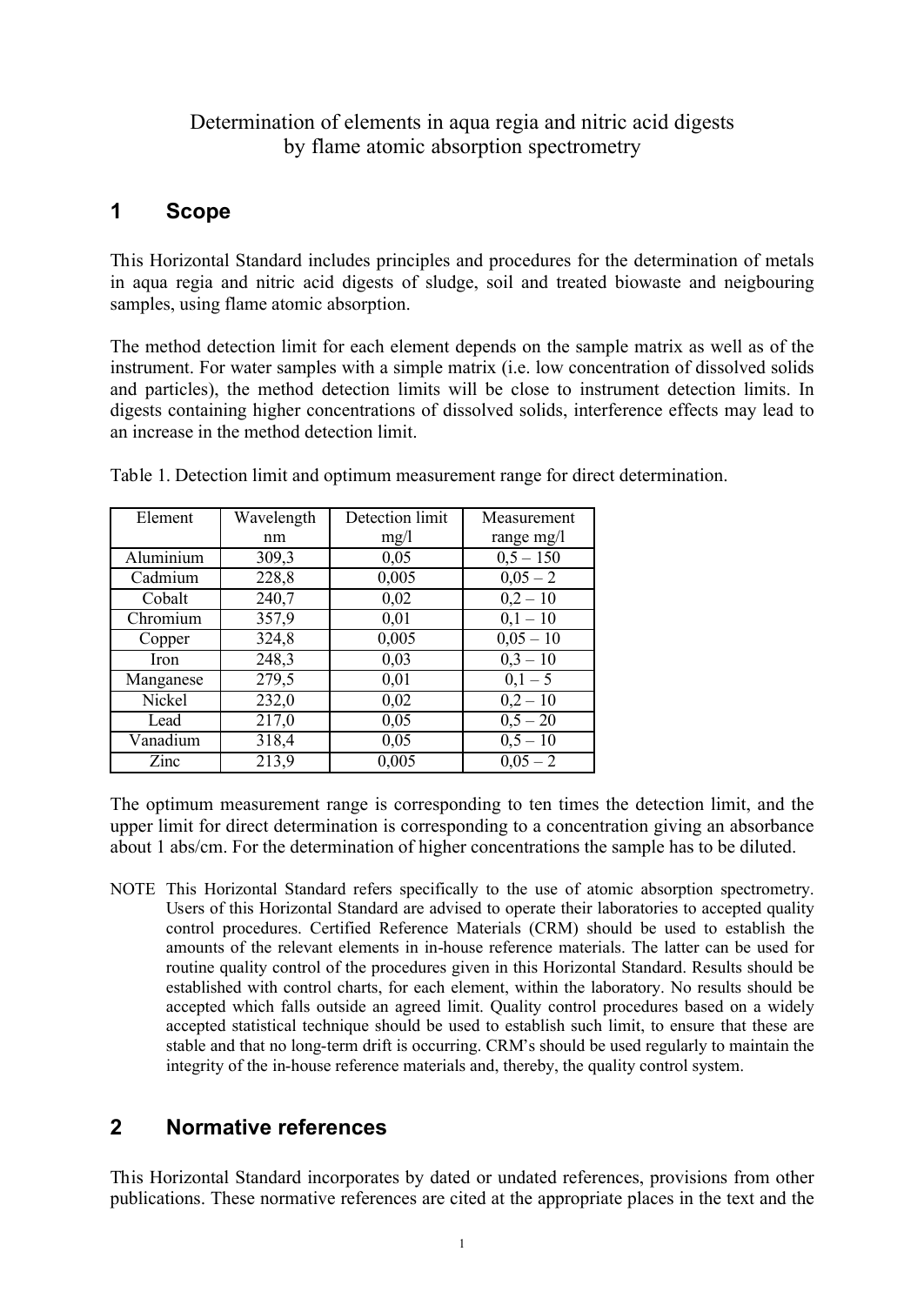publications are listed hereafter. For dated references, subsequent amendment to or revisions of these publications apply to this Horizontal Standard only when incorporated in it by amendment or revision. For undated references the latest edition of the publication referred to applies.

| ISO 3696:1987         | Water for analytical laboratory use. Specification and test<br>methods.                                                                       |  |  |  |  |
|-----------------------|-----------------------------------------------------------------------------------------------------------------------------------------------|--|--|--|--|
| ISO 5725-1: 1994      | Accuracy (trueness and precision) of measurement methods and<br>results – Part 1: general principles and definitions.                         |  |  |  |  |
| EN xxx: $200y$ (Hor.) | Chemical analyses - Digestion of soil, sludge, biowaste and<br>waste for the extraction of <i>aqua regia</i> soluble elements.                |  |  |  |  |
| EN xxx: $200y$ (Hor.) | Chemical analyses - Digestion of soil, sludge, biowaste and<br>waste for the extraction of nitric acid soluble fraction of trace<br>elements. |  |  |  |  |
| EN-ISO 15587-1:2003   | Water Quality – Digestion for the determination of selected<br>elements in water – Part 1: Aqua regia digestion.                              |  |  |  |  |
| EN-ISO 15587-1:2003   | Water Quality – Digestion for the determination of selected<br>elements in water – Part 1: Nitric acid digestion.                             |  |  |  |  |

## **3 Principle**

The method is based on the atomic absorption spectrometric measurement of the concentration of the element in an aqua regia or nitric acid extract of the sample, prepared in accordance with the standards given under clause 2, using the instrumental conditions given in table 2.

| Element   | $\overline{W}$ avelength | Flame type                  | Lanthanum       | Main          | Background |
|-----------|--------------------------|-----------------------------|-----------------|---------------|------------|
|           | nm                       |                             | chloride        | interferences | correction |
| Aluminium | 309,3                    | Reducing                    | Yes             | Fe            | Deuterium  |
|           |                          | acetylene/N2O               |                 |               |            |
| Cadmium   | 228,8                    | Oxidizing                   | N <sub>0</sub>  | Fe            | Deuterium  |
|           |                          | air/acetyelene              |                 |               |            |
| Chromium  | 357,9                    | Reducing                    | Yes             | Fe, Al        | Halogen    |
|           |                          | air/acetylene or            |                 |               |            |
|           |                          | acetyelene/N <sub>2</sub> O | N <sub>o</sub>  | Ca, Mg        |            |
| Cobalt    | 240,7                    | Oxidizing                   | N <sub>0</sub>  |               | Deuterium  |
|           |                          | air/acetyelene              |                 |               |            |
| Copper    | 324,8                    | Oxidizing                   | $\overline{No}$ |               | Deuterium  |
|           |                          | air/acetyelene              |                 |               |            |
| Iron      | 248,3                    | Oxidizing                   | $\overline{No}$ | Co, Ni, Si    | Deuterium  |
|           |                          | air/acetyelene              |                 |               |            |
| Manganese | 279,5                    | Oxidizing                   | Yes             | Fe, Si        | Deuterium  |
|           |                          | air/acetyelene or           |                 |               |            |
|           |                          | acetylene/ $N_2O$           | N <sub>0</sub>  |               |            |
| Nickel    | 232,0                    | Oxidizing                   | N <sub>0</sub>  | Fe            | Deuterium  |
|           |                          | air/acetyelene              |                 |               |            |
| Lead      | 217,0                    | Oxidizing                   | $\overline{No}$ |               | Deuterium  |
|           |                          | air/acetyelene              |                 |               |            |
| Vanadium  | 318,4                    | Reducing                    | N <sub>o</sub>  | Fe, Al        | Deuterium  |
|           |                          | acetylene/N2O               |                 |               |            |
| Zinc      | 213,9                    | Oxidizing                   | N <sub>o</sub>  |               | Deuterium  |
|           |                          | air/acetyelene              |                 |               |            |

Table 2. General conditions for flame atomic absorption spectrometry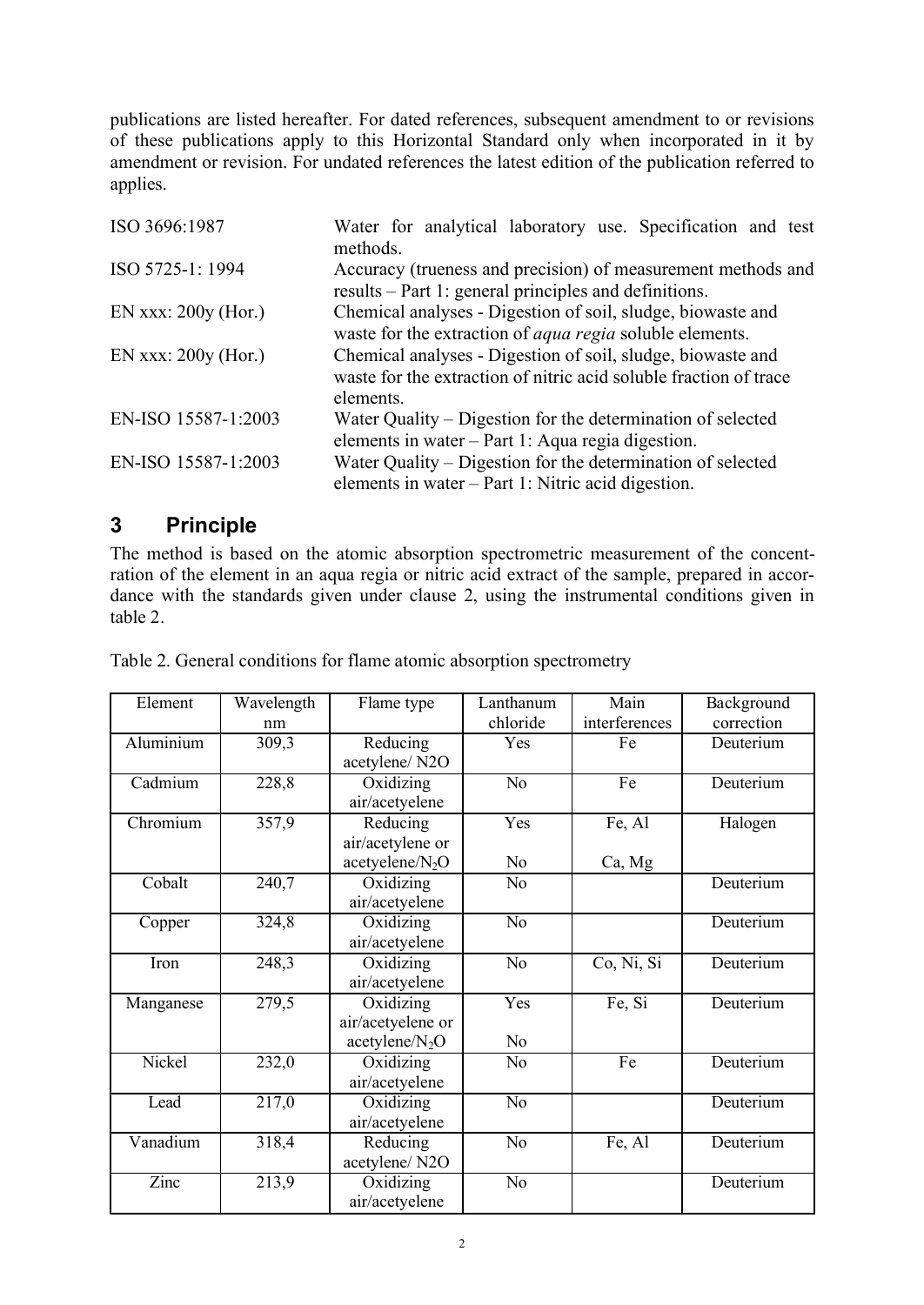NOTE The wavelengths given are the most sensitive. Interferences are generally lower if the nitrous oxide flame is used for the determination of chromium and manganese. Users should be aware that small changes in gas volume ratios can have significant effects on the intensity of the analytical signal, and can also change the linearity of the instrument response. Also difference in acid strength, which will vary slightly from digest to digest, can have a measurable effect on some elements especially if background correction is not used. Users should, therefore, familiarize themselves with these aspects of their instrument's performance.

## **4 Interferences**

Sample solutions of waste waters and digestions of sediments and soils, may contain large amounts of substances that may affect the results. Matrix effects may be overcome, partially or completely, by the use of a chemical modifier like lanthanum, the standard addition technique, and the use of background correction.

## **5 Reagents**

All reagents shall be of recognized analytical grade. Use deionized water or water distilled from all-glass apparatus, conforming to grade 1 of ISO 3696 ( $\leq 0.01$  mS/m, or better).

The water used for blank determinations and for preparing reagents and standard solutions shall have a concentration of the element to be determined that is negligible compared with the lowest concentration of that element in the sample solutions.

5.1 Hydrochloric acid, 37 %; ρ ~ 1,18 g/ml

The same batch of hydrochloric acid shall be used throughout the procedure.

5.2 Nitric acid, 65 %; ρ ~ 1,42 g/ml

The same batch of nitric acid shall be used throughout the procedure.

5.3 Nitric acid, diluted 1 + 3 (*V/V*)

Add 250 ml of nitric acid (5.3) to 500 ml of water in a 1000 ml volumetric flask and fill to the mark with water.

5.4 Aqua regia, diluted  $\sim$  1 + 3

Dilute 210 ml of hydrochloric acid (5.1) and 70 ml of nitric acid (5.2) with about 500 ml of water in a 1000 ml volumetric flask, and dilute to the mark.

5.5 Stock solutions, 1000 mg/l

Both single-element stock solutions and multi-element stock solutions with adequate specification, stating the acid used and the preparation technique, are commercially available. These solutions are considered to be stable for more than one year, but in reference to guaranteed stability, the recommendations of the manufacturer should be considered.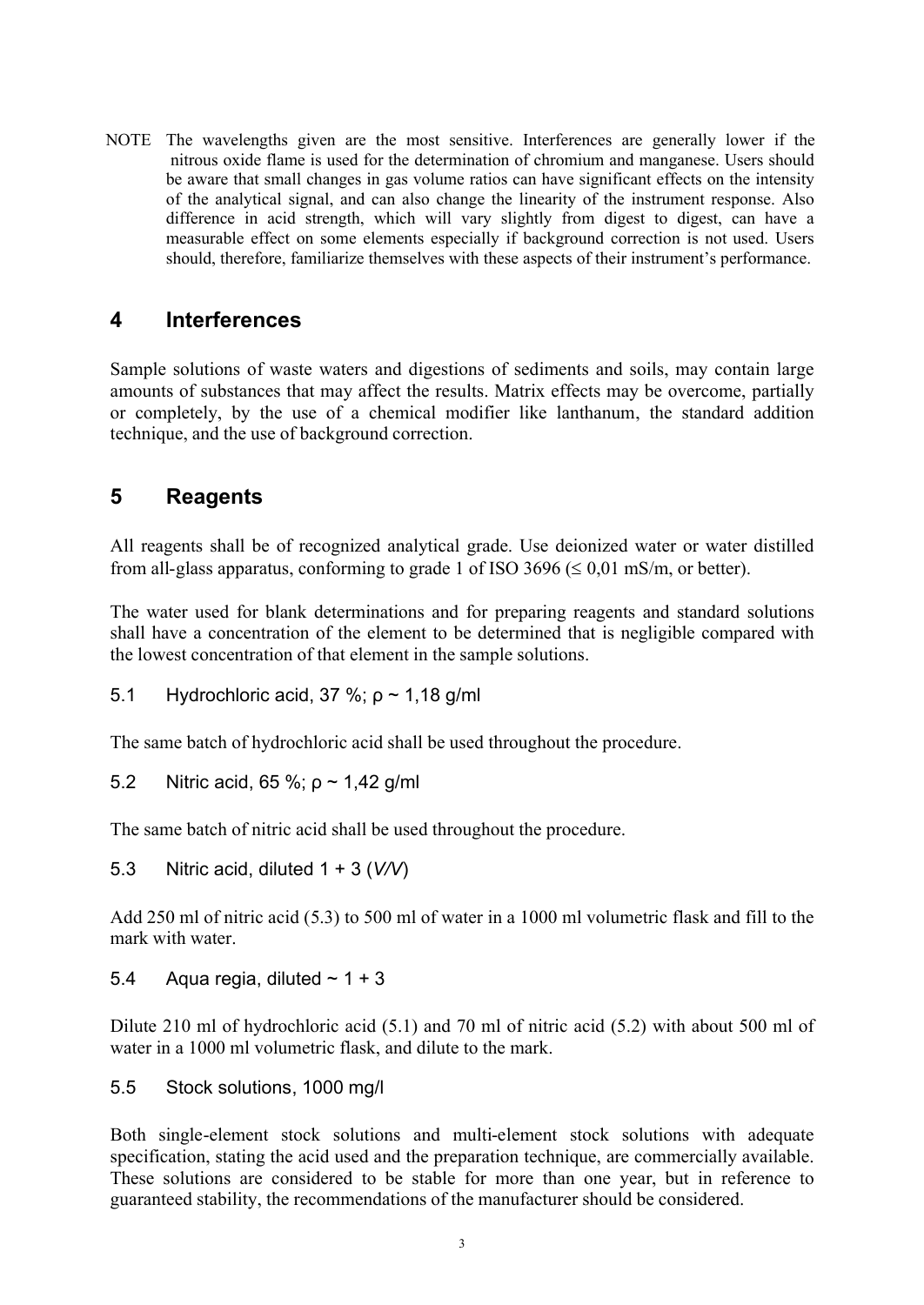Alternatively, the stock solutions may be prepared as indicated in table A1 in Annex A.

### 5.6 Standard solutions

Use the same acid as the digested samples when preparing the standard and the calibration solutions.

### 5.6.1 Standard solution corresponding to 100 mg/l of element

Pipette 10,00 ml of the actual element stock solution (5.5) into a 100 ml volumetric flask. Add 20 ml of nitric acid (5.3) or 20 ml of aqua regia (5.4), fill to the mark with water and mix well.

### 5.6.2 Standard solution corresponding to 10 mg/l of element

Pipette 10,00 ml of the element standard solution (5.6.1) into a 100 ml volumetric flask. Add 2 ml of nitric acid (5.3) or 2 ml of aqua regia (5.4), fill to the mark with water and mix well. Prepare this solution on the day of use.

### 5.7 Calibration solutions

Before each batch of determinations, prepare, from the standard solutions of each element (5.6.1 or 5.6.2), at least four calibration solutions covering the range of concentrations to be determined, the optimum working range being indicated in table 1. Calibration solutions shall be prepared on the day of use. Use the set of standard solutions containing the same acid as the digested samples.

### 5.8 Blank calibration solutions

Prepare a blank calibration solution in the same way as the calibration solutions, but add no standard solution. Use a 100 ml volumetric flask. Add acid in correspondence to the samples that the solution will be analysed together with. Cool if necessary and dilute to volume with water

### 5.9 Lanthanum chloride solution, 37 g/l lanthanum

Dissolve 100 g lanthanum(III) chloride, LaCl $_3$ .7H $_2$ O, in 700 ml water. Then quantitatively transfer it to a 1000 ml volumetric flask and fill to the mark with water.

### 5.9.1 Blank solution without lanthanum, aqua regia

Dilute 210 ml of hydrochloric acid (5.1) and 70 ml of nitric acid (5.2) with 500 ml water in a 1000 ml volumetric flask and fill to the mark with water.

### 5.9.2 Blank solution without lanthanum, nitric acid

Dilute 210 ml of hydrochloric acid (5.1) and 70 ml of nitric acid (5.2) with 500 ml water in a 1000 ml volumetric flask and fill to the mark with water.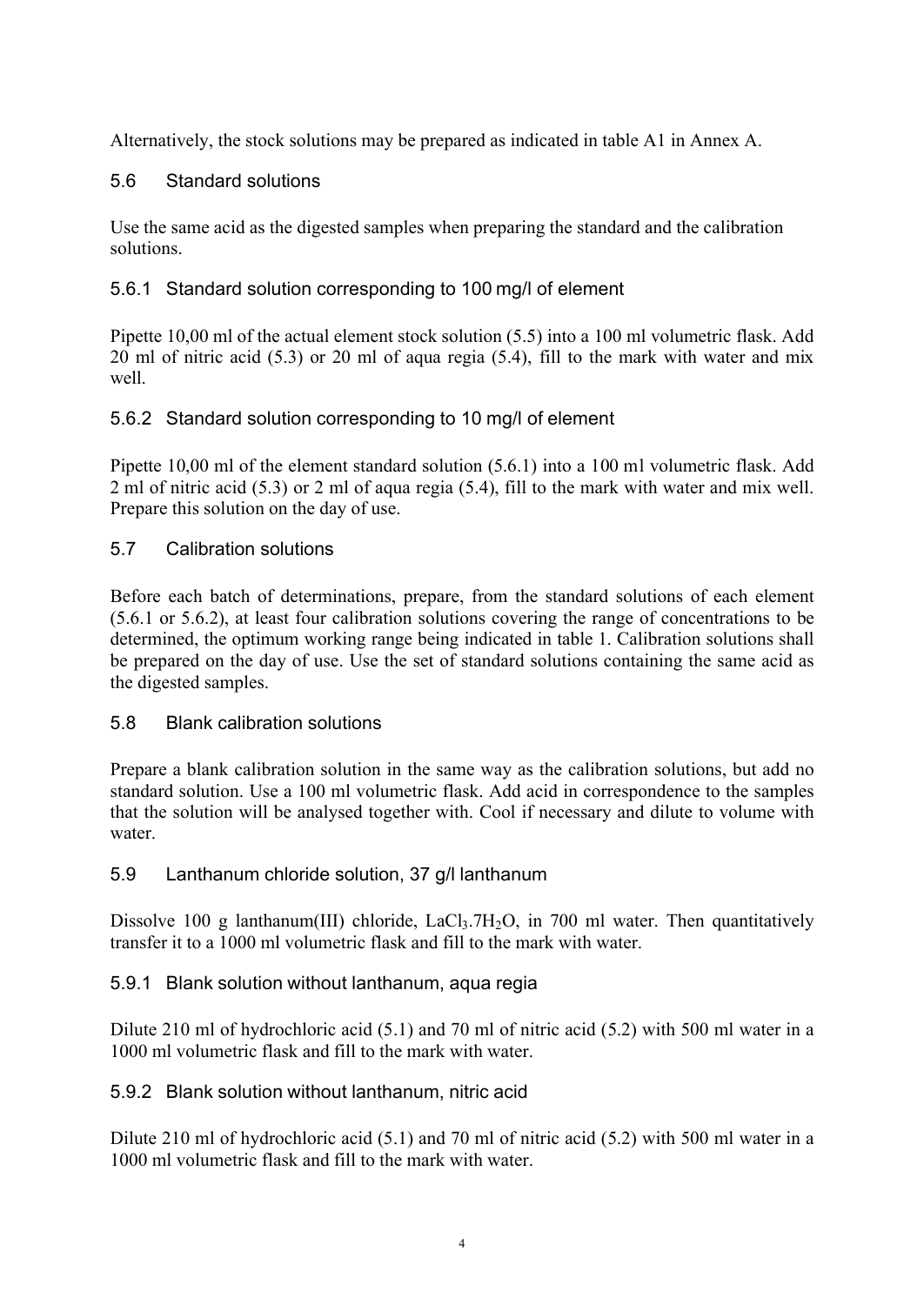#### 5.9.3 Blank solution with lanthanum, aqua regia

Dilute 210 ml of hydrochloric acid (5.1) and 70 ml of nitric acid (5.2) with 500 ml water in a 1000 ml volumetric flask. Add 100 ml lanthanum chloride solution (5.9) and fill to the mark with water

#### 5.9.4 Blank solution with lanthanum, nitric acid

Dilute 210 ml of hydrochloric acid (5.1) and 70 ml of nitric acid (5.2) with 500 ml water in a 1000 ml volumetric flask. Add 100 ml lanthanum chloride solution (5.9) and fill to the mark with water

### **6 Apparatus**

#### 6.1 Usual laboratory apparatus

All glass or plastic ware shall be cleaned carefully before trace element determinations, e.g. by immersion in warm 5 % (*V/V*) aqueous nitric acid solution for a minimum of 6 hours, followed by rinsing with water before use. The nitric acid shall be replaced each week.

NOTE It has been found conveniant to to keep separate sets of glass or plastic ware for the determinations given in this Horizontal Standard, in order to reduce the possibility of withinlaboratory contamination. Similarly, it can be conveniant to carry out the acid cleaning step overnight.

#### 6.2 Atomic absorption spectrometer

This shall be equipped with a hollow cathod lamp or electrodeless discard lamp appropriate to the element of interest and operated at a current recommended for the lamp by the instrument manufacturer, a background correction system, a burner suitable for an air/acetylene or nitrous oxide/acetylene flame (operated according to the manufacturer's instructions). Deuterium background correction is the minimum technical specification acceptable for background correction for measurement wavelengths below 350 nm and a halogen lamp for measurement wavelengths above 350 nm. Other systems (e.g. Zeeman polarization, Smith-Hieftje) are equally acceptable and, in certain circumstances, can be superior.

#### **WARNING – It is essential that the manufacturer's safety recommendations are strictly observed when using these flames.**

### **7 Procedure**

#### 7.1 Test portion

The solid samples shall be extracted with aqua regia or nitric acid in accordance with ISO 11466 or ISO 15587-2, respectively.

#### 7.2 Blank test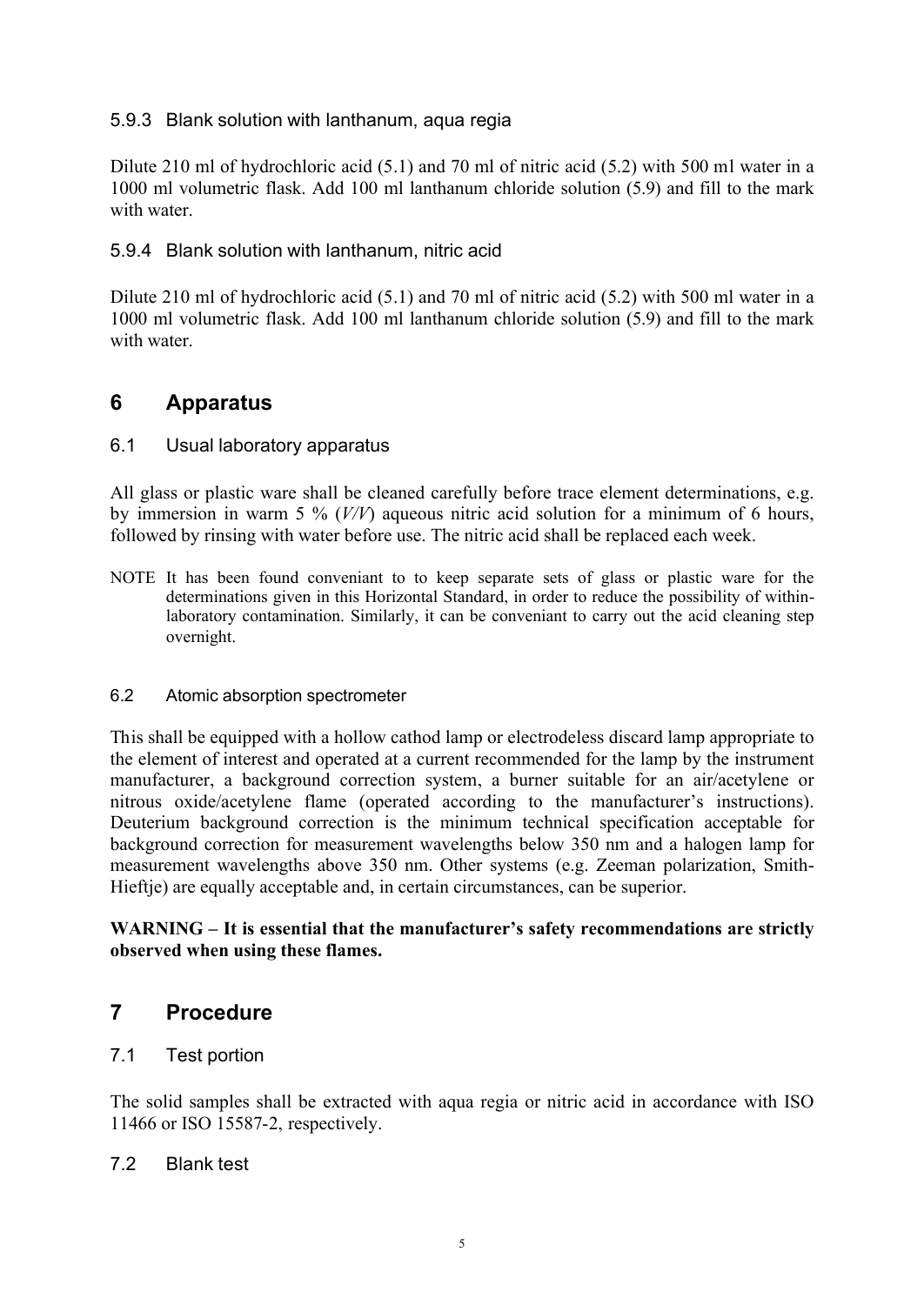Carry out a blank test at the same time as the extraction with aqua regia or nitric acid using cleaned quartz sand instead of the soil sample and following the same procedure, using the same quantities of all reagents for the determination.

### 7.3 Preparation of calibration solutions

Before each batch of determinations, prepare, from the standard solutions of each element, at least four calibration solutions covering the range of concentrations to be determined, as described in the appendix. Calibration solutions shall be prepared on the day of use.

### 7.4 Calibration and determination

7.4.1 Set up the atomic absorption spectrometer according to the manufacturer's instructions at the appropriate wavelength using appropriate conditions (see table 1), and with the suitable background correction system in operation. Aspirate a calibration solution (4.10) and optimize the aspiration conditions, burner height and flame conditions. Adjust the response of the instrument to zero absorbance whilst aspirating water.

Aspirate the set of calibration solutions in ascending order and, as a zero member, the blank solution (4.9.1 or 4.9.2, alternatively 4.93 or 4.94 when lanthanum is added to the test solution). After a delay of more than 10 seconds, read the absorbance of each solution at least twice and, if the values fall with an accepted range, average the values. Care should be taken to ensure that, when using the more concentrated standards, the absorbance is  $\leq 1$ , and preferably not more than 0,7.

- NOTE 1 Nickel shows severe curvature above about 0,5 absorbance units even with a spectral bandwidth of 0,2 nm.
- NOTE 2 The definition of an accepted range is outside the scope of this Horizontal Standard. However, users are reminded of NOTE 1 in clause 1, concerning quality control procedures. Whatever the basis for the latter in the laboratory, it should conform to well-established practices, such as those based on control charts, confidence limits, and the statistics of normal and non-normal distributions.

### 7.5 Plotting the graph

Plot a graph for each element with the concentrations of the calibration solutions (from which has been subtracted the blank calibration reading for the solution (4.9.1 or 4.9.2, alternatively 4.93 or 4.94)), in milligrams per litre, as abscissa, and the corresponding absorbance values as ordinate.

### 7.6 Determination of test portion

#### 7.6.1 General

Aspirate the blank test solution (7.2) and the test portion (7.1) separately into the flame, and measure the absorbance for that element. Read the solutions at least twice and, if the values fall within an accepted range, average the values (see NOTE 2 in 7.4). After each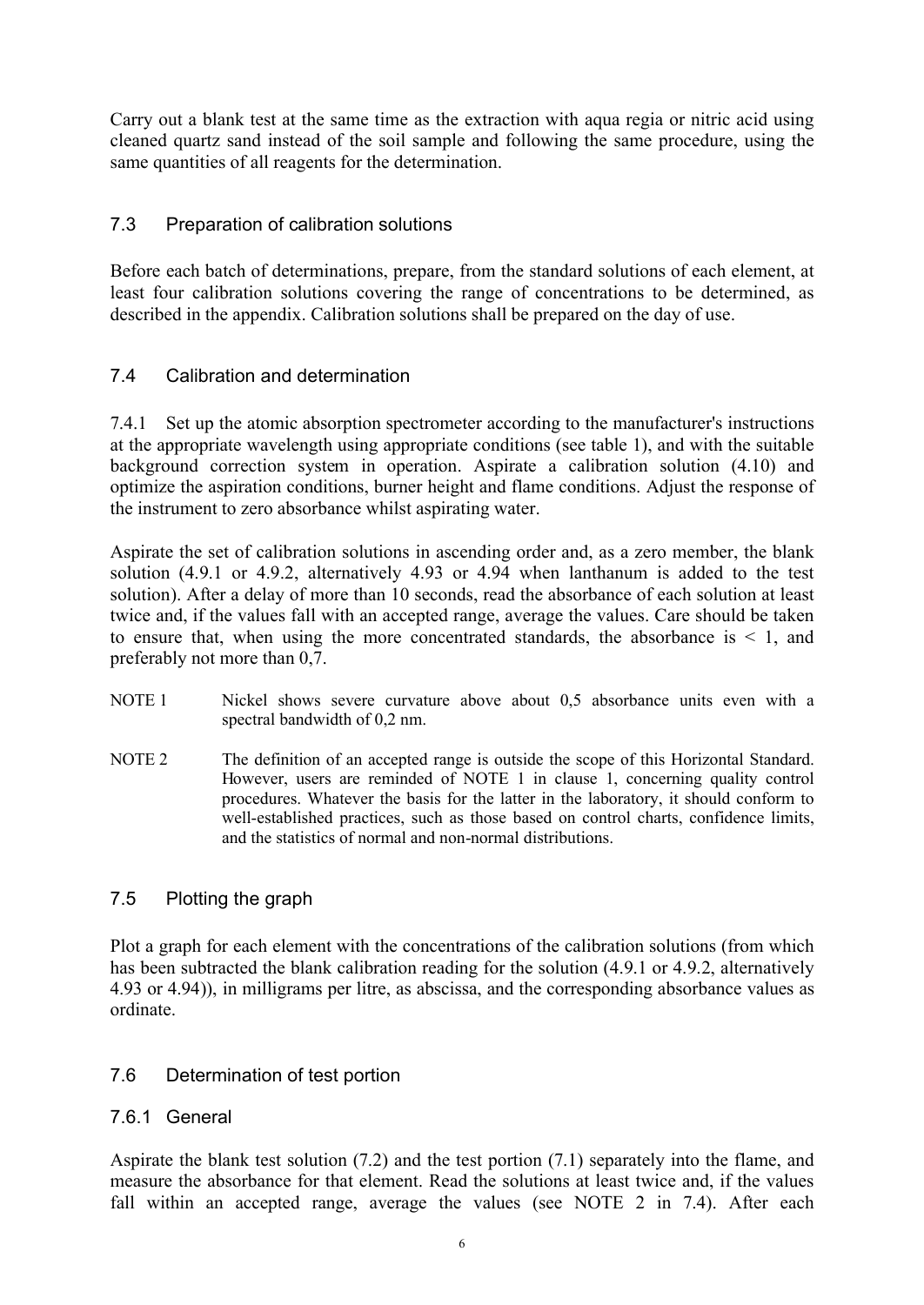measurement, aspirate water and re-adjust the zero if necessary. If the concentration of the element in the test portion exceeds the calibration range, dilute the test solution with the blank solution (4.9.1 or 4.9.2, alternatively 4.93 or 4.94) accordingly. Particular elements might need special precautions (7.6.2).

If an unknown type of sample is to be handled, determine the concentration of each element by the standard addition method. If the analytical result according to the standard addition method and the calibration curve are equal, the calibration curve method can be applied.

NOTE The temperature of all calibration and test solutions should be within 1 °C of each other at the time of atomic absorption measurement.

#### 7.6.2 Special factors

#### 7.6.2.1 Chromium

For measurement with an air/acetylene flame, add 10 ml of lanthanum chloride solution (4.9.3 or 4.9.4) to the blank, each standard and sample flask.

NOTE The efficiency of the extraction of chromium from soils by aqua regia or nitric acid depends strongly on the nature of chromium compounds present, and the analytical signal is strongly affected by matrix elements (see table 1) in the extract.

#### 7.6.2.2 Manganese

For measurement with an air/acetylene flame, add 10 ml of lanthanum chloride solution (4.9.3) or 4.9.4) to the blank, each standard and sample flask.

#### 7.6.2.3 Nickel

For wavelength  $\lambda = 232.0$  nm, select a spectral bandwidth of 0.2 nm to separate the analytical line from adjacent non-absorbing lines.

## **8 Calculation**

By reference to the calibration graph obtained, determine the concentration of the element corresponding to the absorbance of the test portion (7.1) and of the blank test solution (7.2). Calculate the content  $(w)$  of the element in the sample using the following equation:

 $w_{(M)} = (\rho_1 - \rho_0) \cdot f = V/m$ 

where

- $w<sub>(M)</sub>$  is the mass fraction of the element M in the sample, in milligrams per kilogram;
- $p_1$  is the concentration of the element, in milligrams per litre, corresponding to the absorbance of the diluted test portion (7.1);
- $\rho_0$  is the concentration of the element, in milligrams per liter, corresponding to the absorbance of the blank test solution (7.2);
- f is the dilution factor of the diluted test portion  $(7.1)$ , if applicable;
- V is the volume, in litres, of the test portion taken for the analysis;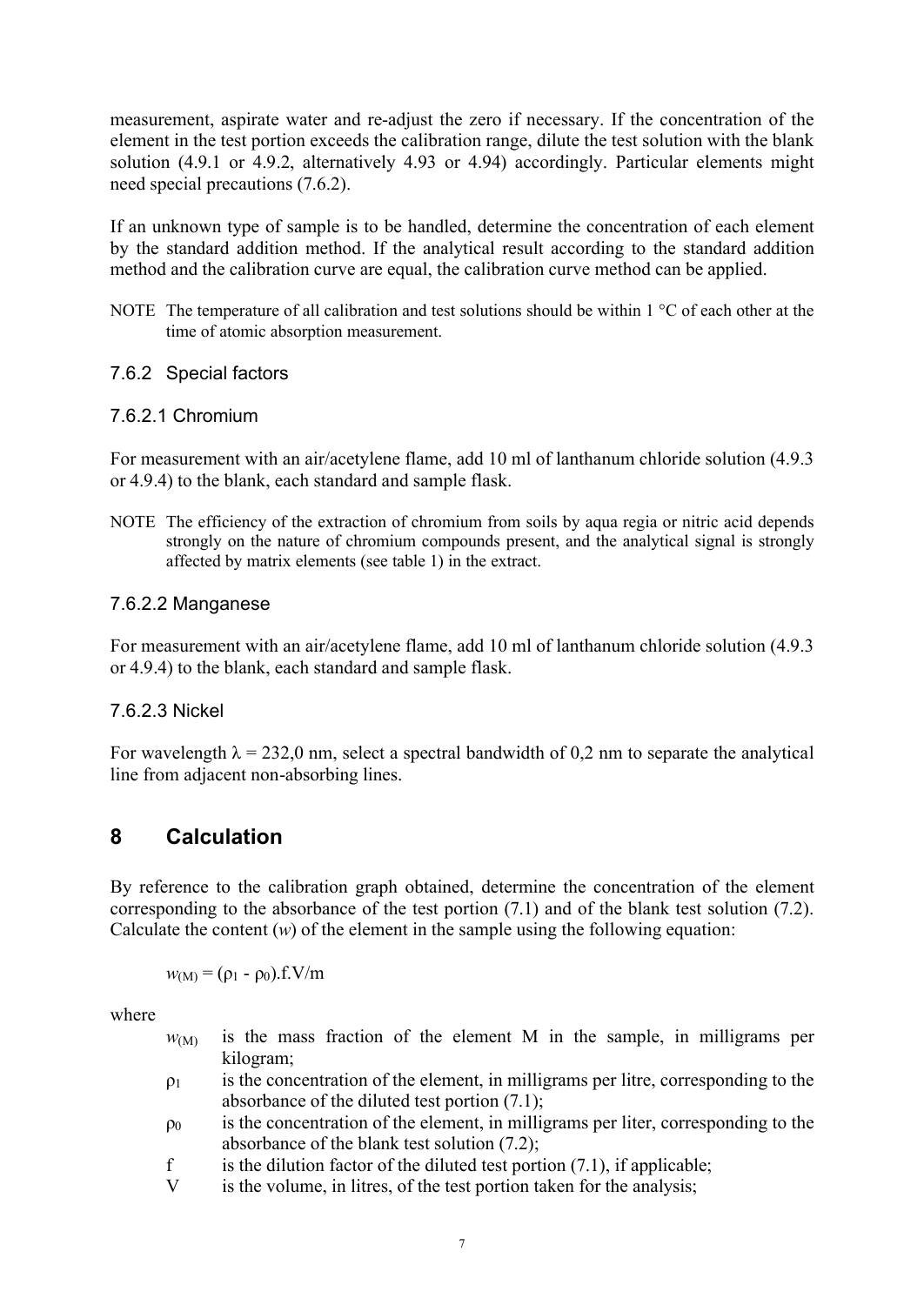m is the mass of the sample, in kilograms, corrected for water content;

## **9 Expression of results**

The measurement uncertainty reported for the results should reflect the results from the quality control measures and incorporate the deviation between the individual readings for the sample in question. In general, values shall not be expressed to a greater degree of accuracy than two significant figures. The rounding of values will depend on the statistics of the quality control procedures mentioned earlier, and the requirements of the analysis.

Example:  $w(Co) = 8.5$  mg/kg  $w(Co) = 0.3$  mg/kg

## **10 Test report**

The test report shall contain the following information:

- a) a reference to this horizontal standard;
- b) a reference to the method used;
- c) complete identification of the sample;
- d) the results of the determination;
- e) any detail not specifies in this horizontal standard or which are optional, as well as any factor which may have affected the results.

## **11 Performance characteristics of the method**

An interlaboratory test has to be performed to yield precision data.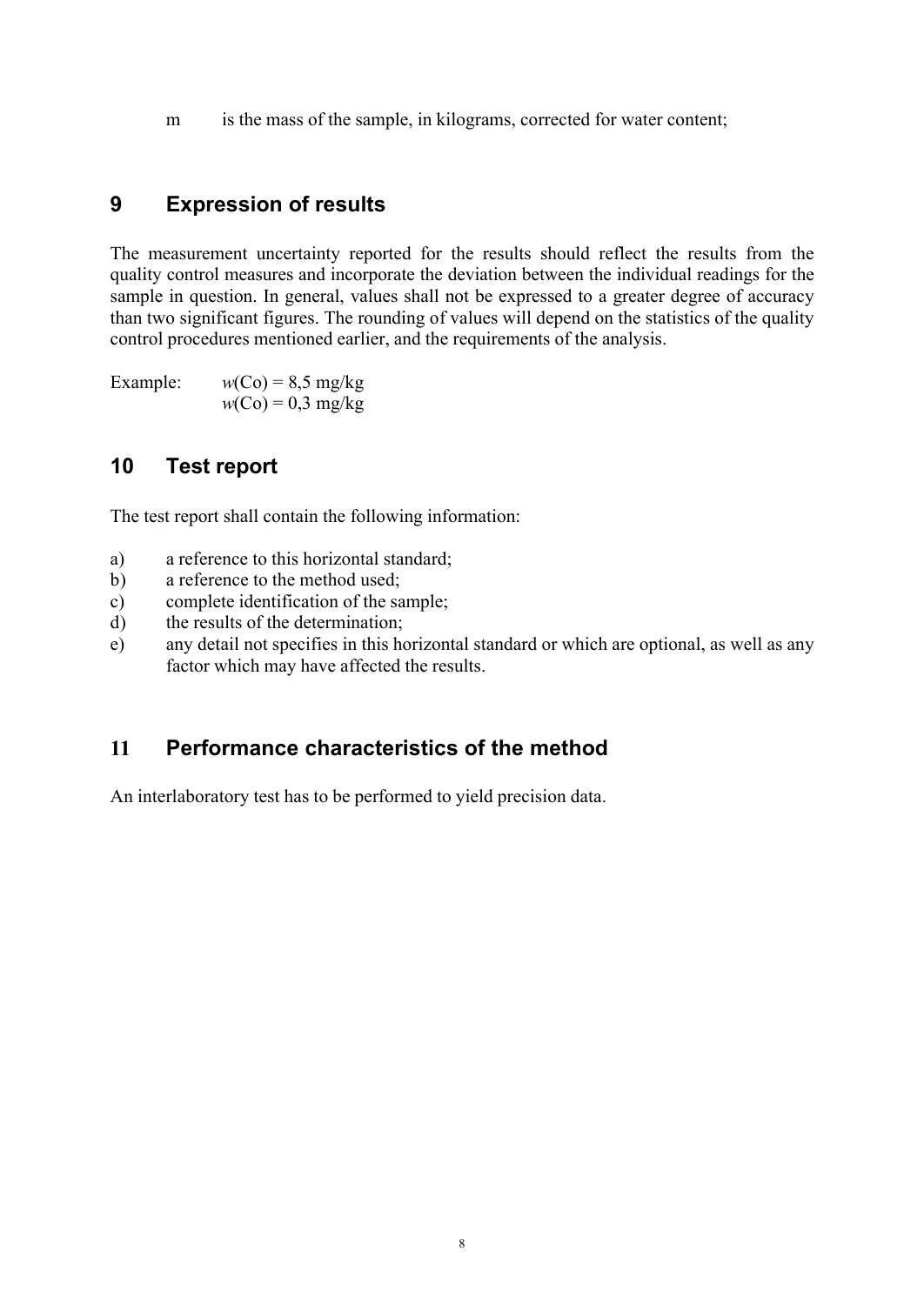### **Annex A** (Informative)

### **Preparation of stock solutions, 1000 mg/l**

The following procedures for preparation of stock solutions are taken from U.S. Environmental Protection Agency, Method 200.9 – Determination of Trace Elements by Stabilized Temperature Graphite Furnace Atomic Absorption, Rev. 2.2, 1994, and Method 200.7 - Determination of Metals and Trace Elements in Water and Wastes by Inductively Coupled Plasma-Atomic Emission Spectrometry, Rev. 4.4, 1994 (V). All salts should be dried for one hour at 105 °C, unless otherwise is specified.

| <b>Element</b> | Compound           | <b>Formulae</b>                   | Amount, g |
|----------------|--------------------|-----------------------------------|-----------|
| Al             | Metal              | Al                                | 1,000     |
| Cd             | Metal <sup>a</sup> | C <sub>d</sub>                    | 1,000     |
| Co             | Metal <sup>a</sup> | Co                                | 1,000     |
| Cr             | Chromium trioxide  | CrO <sub>3</sub>                  | 1,923     |
| Cu             | Metal <sup>b</sup> | Cu                                | 1,000     |
| Fe             | Metal              | Fe                                | 1,000     |
| Mn             | Electrolytic metal | Mn                                | 1,000     |
| Ni             | Metal              | Ni                                | 1,000     |
| Pb             | Lead nitrate       | Pb(NO <sub>3</sub> ) <sub>2</sub> | 1,599     |
|                | Metal <sup>a</sup> |                                   | 1,000     |
| Zn             | Metal              | Zn                                | 1,000     |

Table A.1 – Amount of metals and metal salts for preparation of stock solutions

<sup>a</sup> Acid cleaned with  $(1 + 9)$  HNO 3. <sup>b</sup> Acid cleaned with  $(1 + 1)$  HCl.

Al stock solution: Weigh, to the nearest  $\pm 0,0002$  g, approximately 1,0000 g aluminium metal and dissolve it with a miniumum amount of hydrochloric acid (1+1). Transfer to a 1000 ml volumetric flask and fill to the mark with water.

Cd, Co, Cu, and V stock solution: Dissolve the metal in 50 ml  $(1 + 1)$  HNO<sub>3</sub> with heating if necessary to effect dissolution. Cool and dilute to volume with water in a 1000 ml volumetric flask.

Cr stock solution: Dissolve the metal compound in 120 ml  $(1 + 5)$  HNO<sub>3</sub>. Dilute to volume with water in a 1000 ml volumetric flask.

Fe stock solution: Weigh, to the nearest  $\pm$  0,0002 g, approximately 1,0000 g iron metal (minimum purity 99,5 %) and dissolve it in a covered 250 ml glass beaker with 10 ml nitric acid. Then add 100 ml of water. Boil to expel nitrous fumes, cool, transfer to a 1000 ml volumetric flask and fill to the mark with water.

Mn stock solution: Clean manganese metal by transferring several grams of electrolytic manganese (minimum purity 99,5 %) and dissolve it in a covered 250 glass beaker containing about 150 ml dilute sulfuric acid. Stir and allow the manganese to settle for several minutes. Decant, wash several times with water and finally with acetone. Decant the surplus acetone, dry the metal for 2 minutes at 105 °C and cool in a desiccator.

Weigh, to the nearest  $\pm 0.0002$  g, approximately 1,0000 g of such cleaned manganese metal and dissolve it in a covered 250 ml glass beaker with 20 ml hydrochloric acid and 20 ml nitric